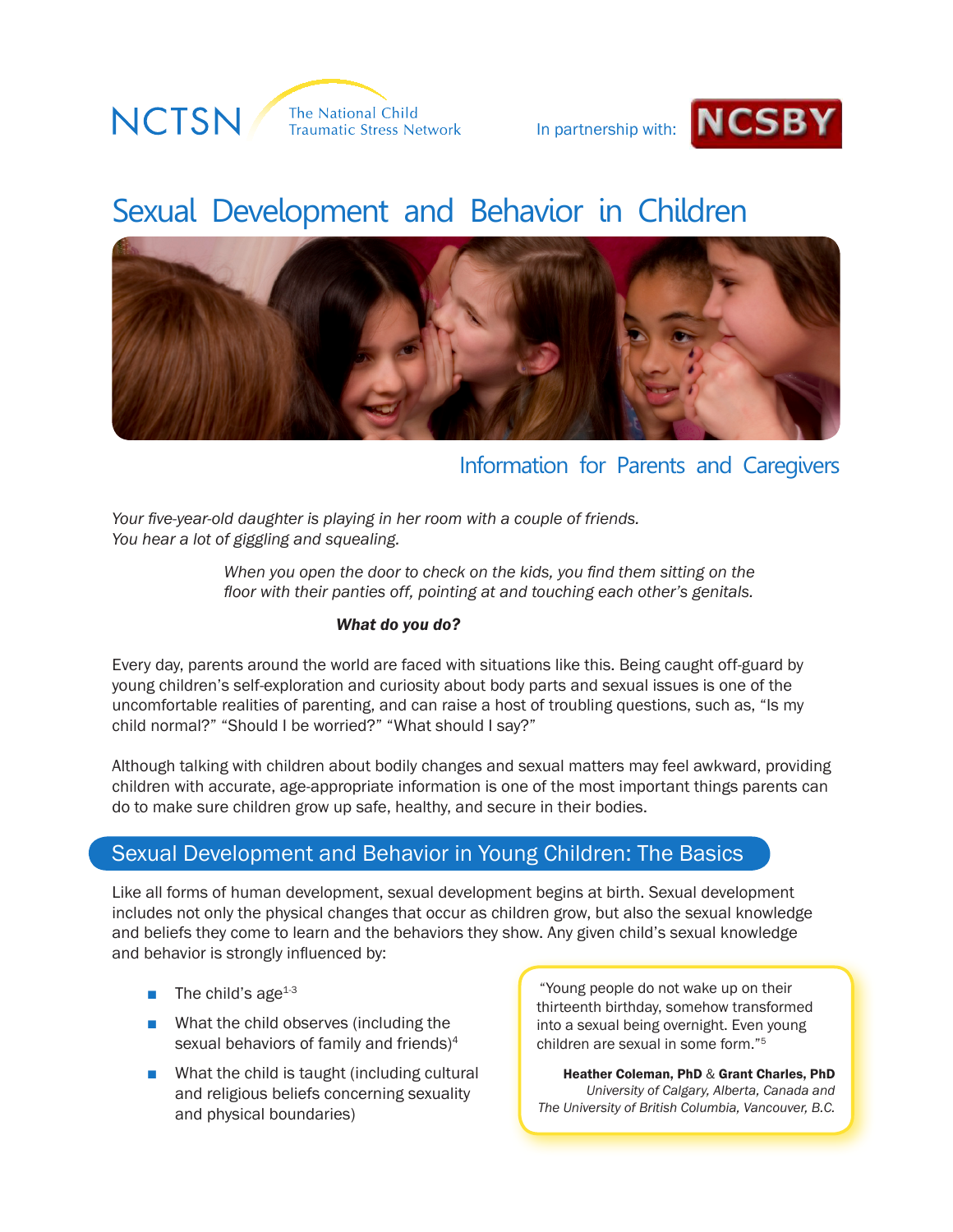Very young and preschool-aged children (four or younger) are naturally immodest, and may display open—and occasionally startling--curiosity about other people's bodies and bodily functions, such as touching women's breasts, or wanting to watch when grownups go to the bathroom. Wanting to be naked (even if others are not) and showing or touching private parts while in public are also common in young children. They are curious about their own bodies and may quickly discover that touching certain body parts feels nice. (For more on what children typically do at this and other ages, see Table 1.)

As children age and interact more with other children (approximately ages 4–6), they become more aware of the differences between boys and girls, and more social in their exploration. In addition to exploring their own bodies through touching or rubbing their private parts (masturbation), they may begin "playing doctor" and copying adult behaviors such as kissing and holding hands. As children become increasingly aware of the social rules governing sexual behavior and language (such as the importance of modesty or which words are considered "naughty"), they may try to test these rules by using naughty words. They may also ask more questions about sexual matters, such as where babies come from, and why boys and girls are physically different. (For more, see Table 1.)

| Table 1: Common Sexual Behaviors in Childhood <sup>1, 3, 6</sup> |                                                                                                                                                                                                                                                                                                                                                                                                                                                                                                                                                                                                                                                                            |  |
|------------------------------------------------------------------|----------------------------------------------------------------------------------------------------------------------------------------------------------------------------------------------------------------------------------------------------------------------------------------------------------------------------------------------------------------------------------------------------------------------------------------------------------------------------------------------------------------------------------------------------------------------------------------------------------------------------------------------------------------------------|--|
| Preschool<br>children<br>(less than<br>4 years)                  | Exploring and touching private parts, in public and in private<br>Rubbing private parts (with hand or against objects)<br>■ Showing private parts to others<br>■ Trying to touch mother's or other women's breasts<br>Removing clothes and wanting to be naked<br>Attempting to see other people when they are naked or undressing (such as in the<br>bathroom)<br>Asking questions about their own-and others'-bodies and bodily functions<br>■ Talking to children their own age about bodily functions such as "poop" and "pee"                                                                                                                                         |  |
| Young<br>Children<br>(approximately<br>4-6 years)                | Purposefully touching private parts (masturbation), occasionally in the presence of others<br>Attempting to see other people when they are naked or undressing<br>Mimicking dating behavior (such as kissing, or holding hands)<br>Talking about private parts and using "naughty" words, even when they don't understand<br>the meaning<br>Exploring private parts with children their own age (such as "playing doctor", "I'll show you<br>mine if you show me yours," etc.)                                                                                                                                                                                             |  |
| School-Aged<br>Children<br>(approximately<br>$7-12$ years)       | Purposefully touching private parts (masturbation), usually in private<br>■ Playing games with children their own age that involve sexual behavior (such as "truth or<br>dare", "playing family," or "boyfriend/girlfriend")<br>■ Attempting to see other people naked or undressing<br>Looking at pictures of naked or partially naked people<br>■ Viewing/listening to sexual content in media (television, movies, games, the Internet,<br>music, etc.)<br>■ Wanting more privacy (for example, not wanting to undress in front of other people) and<br>being reluctant to talk to adults about sexual issues<br>■ Beginnings of sexual attraction to/interest in peers |  |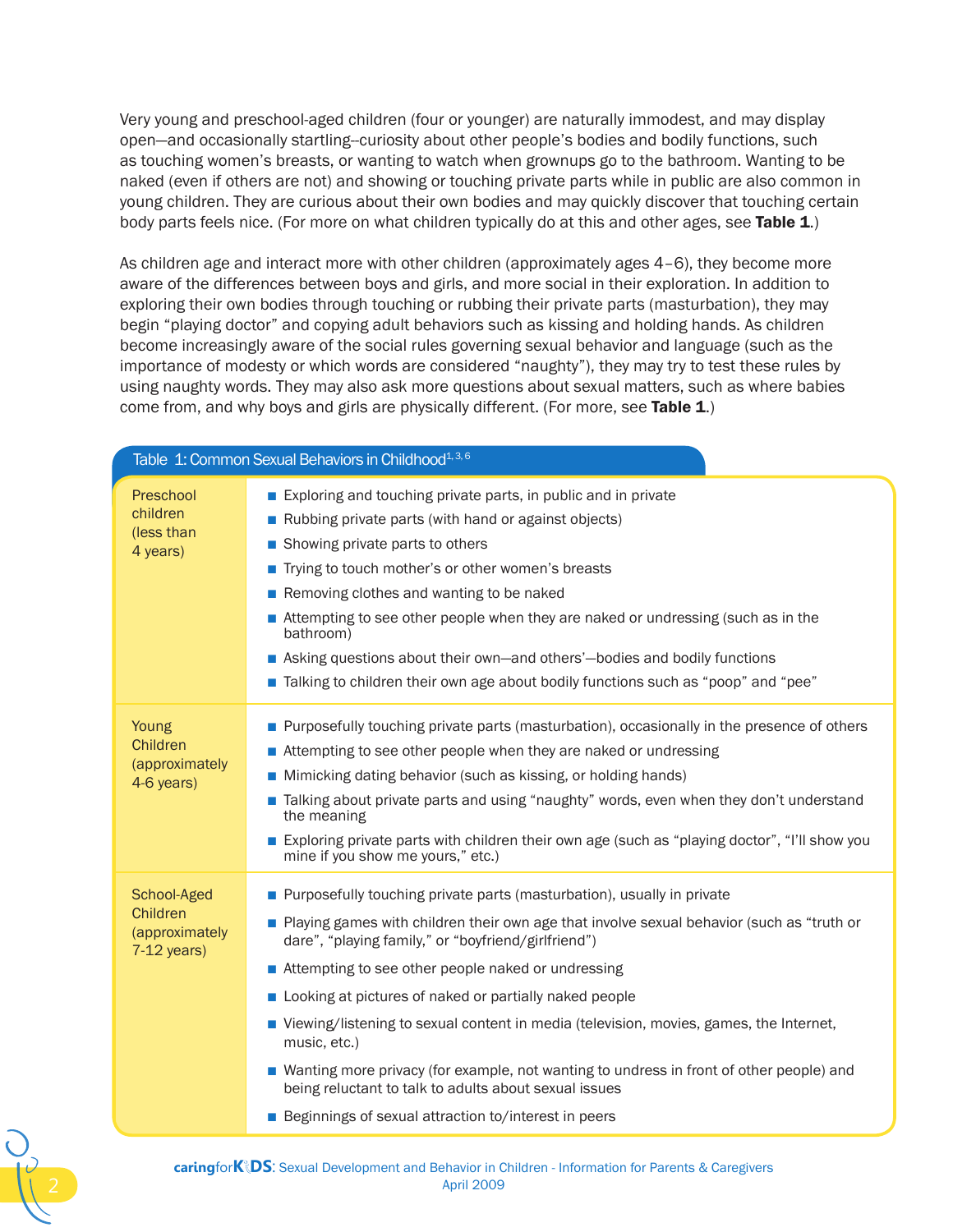Once children enter grade school (approximately ages 7–12), their awareness of social rules increases and they become more modest and want more privacy, particularly around adults. Although self touch (masturbation) and sexual play continue, children at this age are likely to hide these activities from adults. Curiosity about adult sexual behavior increases—particularly as puberty approaches—and children may begin to seek out sexual content in television, movies, and printed material. Telling jokes and "dirty" stories is common. Children approaching puberty are likely to start displaying romantic and sexual interest in their peers. (For more, see Table  $1$ .)

Although parents often become concerned when a child shows sexual behavior, such as touching another child's private parts, these behaviors are not uncommon in developing children. Most sexual play is an expression of children's natural curiosity and should not be a cause for concern or alarm. In general, "typical" childhood sexual play and exploration:



- Occurs between children who play together regularly and know each other well
- Occurs between children of the same general age and physical size
- Is spontaneous and unplanned
- Is infrequent
- Is voluntary (the children agreed to the behavior, none of the involved children seem uncomfortable or upset)
- Is easily diverted when parents tell children to stop and explain privacy rules

Some childhood sexual behaviors indicate more than harmless curiosity, and are considered sexual behavior problems. Sexual behavior problems may pose a risk to the safety and well-being of the child and other children. (For more on this topic, see the National Child Traumatic Stress Network's factsheet, Understanding and Coping with Sexual Behavior Problems in Children: Information for Parents and Caregivers at [http://nctsn.org/nctsn\\_assets/pdfs/caring/sexualbehaviorproblems.pdf](http://nctsn.org/nctsn_assets/pdfs/caring/sexualbehaviorproblems.pdf).) Sexual behavior problems include any act that:

- Is clearly beyond the child's developmental stage (for example, a three-year-old attempting to kiss an adult's genitals)
- Involves threats, force, or aggression
- Involves children of widely different ages or abilities (such as a 12-year-old "playing doctor" with a four-year-old)
- Provokes strong emotional reactions in the child—such as anger or anxiety

# Responding to Sexual Behaviors

Situations like the one described at the beginning of this handout can be unsettling for parents. However, these situations also offer excellent opportunities to assess how much children understand and to teach important information about sexual matters.

The first step is to try to figure out what actually happened. To do this, it's important to stay calm. Staying calm will allow you to make clear decisions about what you say and/or do, rather than acting on strong emotions.



The National Child Traumatic Stress Network www.NCTSN.org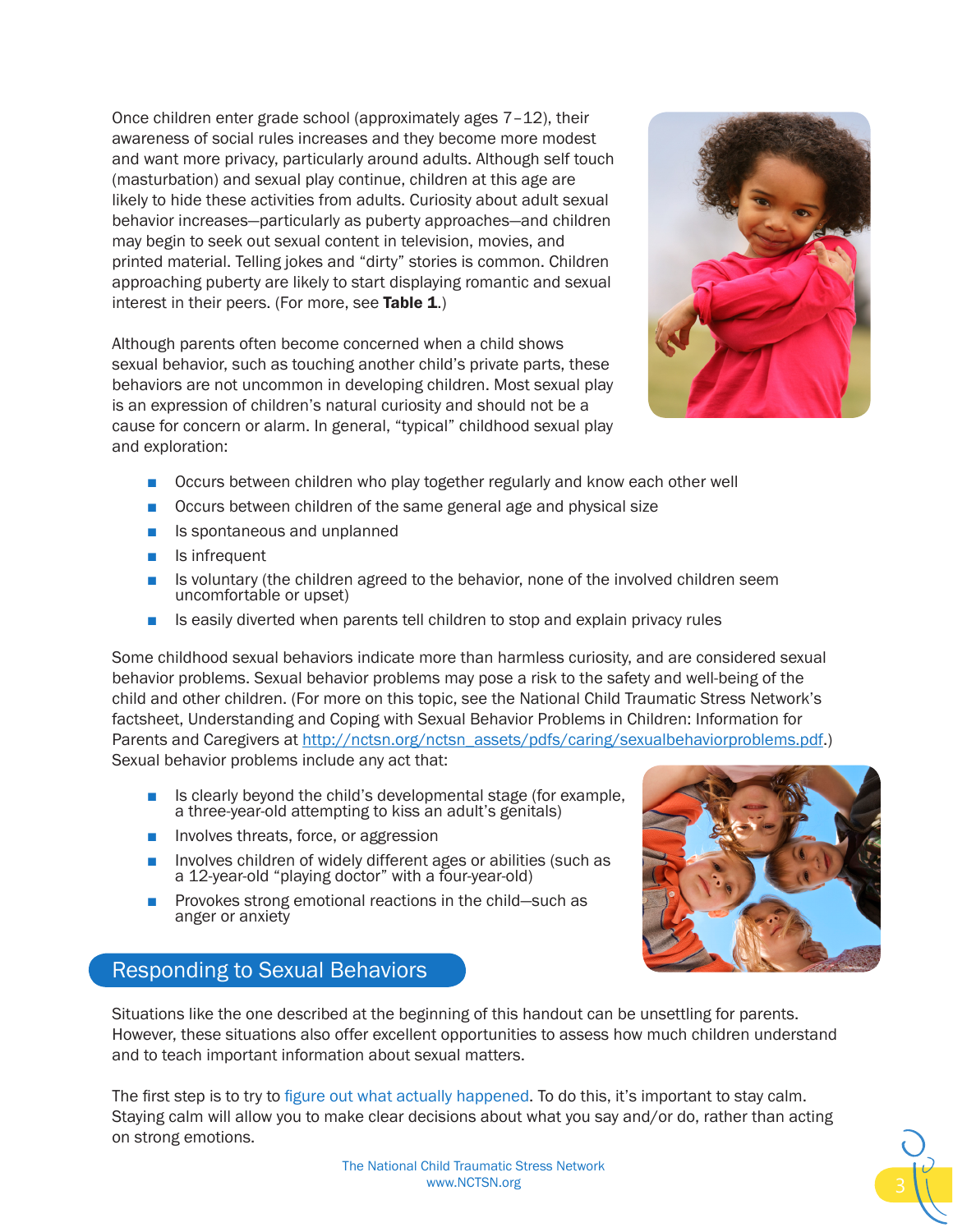To remain composed, try taking a long, deep breath, counting to ten, or even closing the door and stepping away for a couple of minutes before saying anything. In the case described above, a parent might calmly tell the children that it's time to get dressed and then ask each child to go to a different room in the house. After taking a few moments to collect his or her thoughts—and to consult with a spouse or partner if feeling very unsettled— the parent could then talk to each child one-on-one.

When talking to children about sexual behaviors, it's important to maintain a calm and even tone of voice and to ask open-ended questions as much as possible, so the children can tell what happened in their own words, rather than just answering yes or no. So, in this case, a parent might ask each child:

- What were you doing?
- How did you get the idea?
- How did you learn about this?
- How did you feel about doing it?

In the opening scenario, all of the children involved were about the same age, had been playmates for some time, and seemed to be enjoying their game. So, it's likely the children were just curious and playing around and that no one was upset about what happened. If you encounter a situation where the children are a little embarrassed but otherwise not distressed, this can present an ideal opportunity for teaching the children about healthy boundaries and rules about sexual behavior.

# Educating Children about Sexual Issues

**Myth:** Talking about sex with my children will just encourage them to become sexually active.

Fact: In a recent survey of American teens, 9 out of 10 teens said it would be easier to delay sexual activity and prevent unwanted pregnancy if they were able to have "more open, honest conversations" with their parents on these topics.<sup>7</sup> When you talk honestly with your children about sexual issues, you can give them the knowledge and skills they need to keep safe and to make good decisions about relationships and intimacy.

Just because a behavior is typical doesn't mean the behavior should be ignored. Often, when children participate in sexual behavior it indicates that they need to learn something. Teach what the child needs to know, given the situation. In this case, for example, the parent might teach the children that it's okay to be curious about other people's bodies, but that private parts should be kept private, even with friends.

Although children usually respond well when parents take the time to give them correct information and answer their questions, it is important to provide information that is appropriate to the child's age and developmental level. In Table 2, you will find an overview of some of the most important information and safety messages for children of various ages. Keep in mind that you do not need to bombard children with information all at once. Let the situation—and the child's questions—guide the lessons you share. The important thing is to let children know that you are ready to listen and to answer whatever questions they may have.

Too often, children get the majority of their sexual education from other children and from media sources such as television shows, songs, movies, and video games. Not only is this information often wrong, it may have very little to do with sexual values that parents want to convey. Explicit adult sexual activities are sometimes found during "family time" television shows, in commercials, and on cartoon/children's channels, and can have an influence on children's behaviors.

Controlling media exposure and providing appropriate alternatives is an important part of teaching children about sexual issues. Get to know the rating systems of games, movies, and television shows and make use of the parental controls available through many internet, cable, and satellite providers.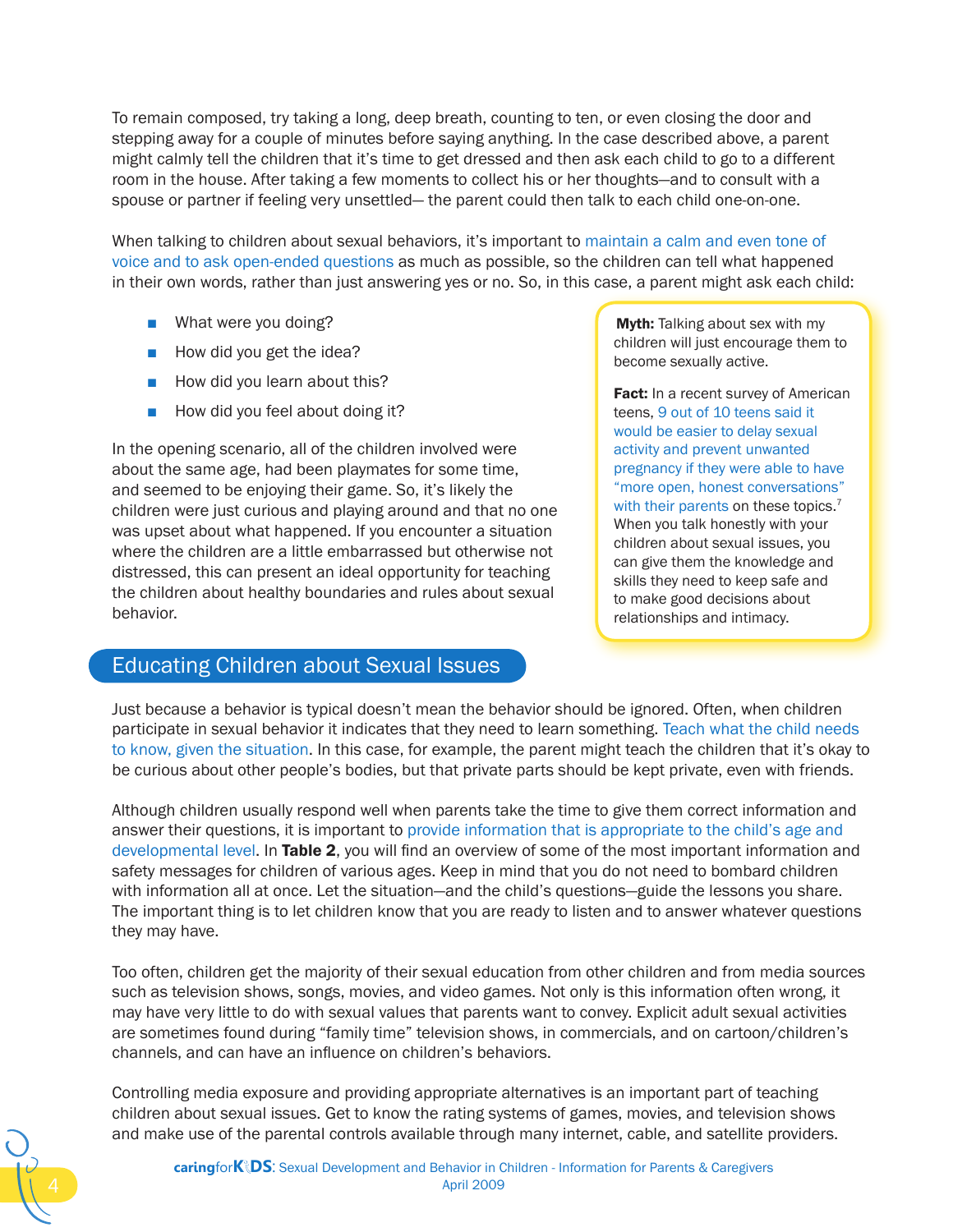However, don't assume that just by activating those controls you will be taking care of the situation. It's very important for you to be aware of what your children are watching on television and online, and make time to watch television with them. When appropriate, you can use this time as a springboard to talk about sexual or relationship issues, and to help children develop the skills to make healthy decisions about their behavior and relationships.

### Table 2: What to Teach When<sup>8</sup>

### *Preschool children (less than 4 years)*

#### Basic Information

- Boys and girls are different
- Accurate names for body parts of boys and girls
- Babies come from mommies
- Rules about personal boundaries (for example, keeping private parts covered, not touching other children's private parts)
- Give simple answers to all questions about the body and bodily functions.



### *Young Children (approximately 4-6 years)*

### Basic Information

- Boys' and girls' bodies change when they get older.
- Simple explanations of how babies grow in their mothers' wombs and about the birth process.
- Rules about personal boundaries (such as, keeping private parts covered, not touching other children's private parts)
- Simple answers to all questions about the body and bodily functions
- Touching your own private parts can feel nice, but is something done in private

### *School-Aged Children (approximately 7-12 years)*

#### Basic Information

- What to expect and how to cope with the changes of puberty (including menstruation and wet dreams)
- Basics of reproduction, pregnancy, and childbirth
- Risks of sexual activity (pregnancy, sexually transmitted diseases)
- Basics of contraception
- Masturbation is common and not associated with long term problems but should be done in private

#### Safety Information

- The difference between "okay" touches (which are comforting, pleasant, and welcome) and "not okay" touches (which are intrusive, uncomfortable, unwanted, or painful)
- Your body belongs to you
- Everyone has the right to say "no" to being touched, even by grownups
- No one-child or adult-has the right to touch your private parts
- It's okay to say "no" when grownups ask you to do things that are wrong, such as touching private parts or keeping secrets from mommy or daddy
- There is a difference between a "surprise"--which is something that will be revealed sometime soon, like a present—and a "secret," which is something you're never supposed to tell. Stress that it is never okay to keep secrets from mommy and daddy
- Who to tell if people do "not okay" things to you, or ask you to do "not okay" things to them

#### Safety Information

- Sexual abuse is when someone touches your private parts or asks you to touch their private parts
- It is sexual abuse even if it is by someone you know
- Sexual abuse is NEVER the child's fault
- If a stranger tries to get you to go with him or her, run and tell a parent, teacher, neighbor, police officer, or other trusted adult
- Who to tell if people do "not okay" things to you, or ask you to do "not okay" things to them

#### Safety Information

- Sexual abuse may or may not involve touch
- How to maintain safety and personal boundaries when chatting or meeting people online
- How to recognize and avoid risky social situations
- Dating rules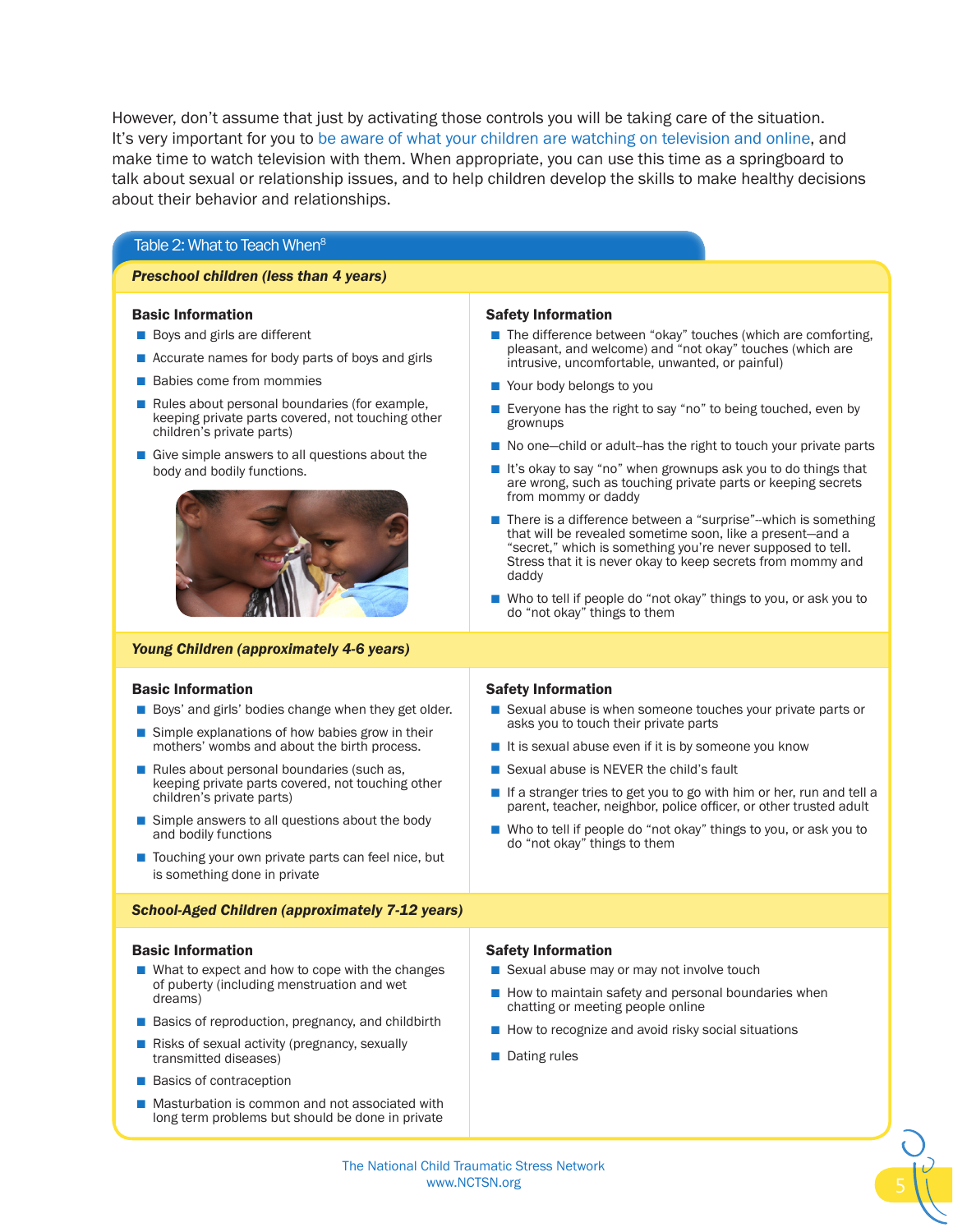If you are unsure of what to say to your child about sexual issues, don't be afraid to do some research. In addition to talking to your pediatrician or doctor, you can turn to online resources such as the Sexuality Information and Education Council of the United States' (SIECUS) *Families Are Talking* websites (listed below). There are also several excellent books available on talking to children about sexual issues, as well as books that you and your children can read together. (For a partial listing, see Table 3.)

| Table 3: Additional Resources for Communicating with Children About Sexual Issues |                                                                                                                                                                                                                                                                                                                                                                                                                                                                                                                                                                                                                                                                                                                                                                                                                                                                                                                                                                                                                                                                                                                                                                                                                                                                                                                                                                                                                                                                                                                                                                                                                                                                                                                                                                                                                                                                                                 |
|-----------------------------------------------------------------------------------|-------------------------------------------------------------------------------------------------------------------------------------------------------------------------------------------------------------------------------------------------------------------------------------------------------------------------------------------------------------------------------------------------------------------------------------------------------------------------------------------------------------------------------------------------------------------------------------------------------------------------------------------------------------------------------------------------------------------------------------------------------------------------------------------------------------------------------------------------------------------------------------------------------------------------------------------------------------------------------------------------------------------------------------------------------------------------------------------------------------------------------------------------------------------------------------------------------------------------------------------------------------------------------------------------------------------------------------------------------------------------------------------------------------------------------------------------------------------------------------------------------------------------------------------------------------------------------------------------------------------------------------------------------------------------------------------------------------------------------------------------------------------------------------------------------------------------------------------------------------------------------------------------|
| <b>For You</b>                                                                    |                                                                                                                                                                                                                                                                                                                                                                                                                                                                                                                                                                                                                                                                                                                                                                                                                                                                                                                                                                                                                                                                                                                                                                                                                                                                                                                                                                                                                                                                                                                                                                                                                                                                                                                                                                                                                                                                                                 |
| <b>Books</b>                                                                      | Haffner, Debra W. (2008). From diapers to dating: A parent's guide to raising sexually healthy<br>children-- from infancy to middle school, 2nd edition. New York: Newmarket Press.<br>Author Debra Haffner provides practical advice and guidelines to help you talk to children and<br>early adolescents about sexuality. Includes techniques to identify and examine your own sexual<br>values so that you can share these messages with your children.<br>Hickling, Meg. (2005). The new speaking of sex: What your children need to know and when they<br>need to know it. Kelowna, BC, Canada: Wood Lake Publishing, Inc.<br>This update of the bestselling More Speaking of Sex is packed with no-nonsense, accurate,<br>and gently funny information on sexuality and sexual health. Author Meg Hickling dispels<br>misconceptions and unhealthy beliefs about sex, provides guidelines on how to talk with children<br>at various stages of their development, and offers examples of how to answer tough questions.<br>Roffman, Deborah M. (2002). But how'd I get in there in the first place? Talking to your young child<br>about sex. New York: Perseus Publishing.<br>Sexuality and family life educator Deborah Roffman provides clear, sensible guidelines on how<br>to talk confidently with young children about sexual issues, including how to answer sometimes-<br>awkward questions about sexuality, conception, and birth.<br>Roffman, Deborah M. (2001). Sex and sensibility: The thinking parent's guide to talking sense about<br>sex. New York: Perseus Publishing.<br>This book is designed to inspire honest communication about sexuality between parents and their<br>children. It focuses on the core skills parents need in order to interpret and respond to virtually any<br>question or situation, with the goal of empowering children through knowledge. |
| <b>Online</b><br><b>Resources</b>                                                 | The <b>Committee for Children</b> offers tips on how to teach children about safe touch<br>(http://www.cfchildren.org/issues/abuse/touchsaferules/) as well as general information on how<br>to talk to your child about sexual issues (http://www.cfchildren.org/issues/abuse/touchsafety/).<br>The Sexuality Information and Education Council of the United States' (SIECUS) Families Are Talking<br>websites contain a wealth of information and resources to help you talk with children about sexuality<br>and related issues (http://www.familiesaretalking.org and http://www.lafamiliahabla.org).                                                                                                                                                                                                                                                                                                                                                                                                                                                                                                                                                                                                                                                                                                                                                                                                                                                                                                                                                                                                                                                                                                                                                                                                                                                                                      |
| <b>For Your Children</b>                                                          |                                                                                                                                                                                                                                                                                                                                                                                                                                                                                                                                                                                                                                                                                                                                                                                                                                                                                                                                                                                                                                                                                                                                                                                                                                                                                                                                                                                                                                                                                                                                                                                                                                                                                                                                                                                                                                                                                                 |
| <b>Books</b>                                                                      | Bell, Ruth. (1998). Changing bodies, changing lives: Expanded 3rd edition: A book for teens on sex<br>and relationships. New York: TimesBooks.<br>For ages 9 and up. Designed to help young people make informed decisions about their lives,<br>Changing bodies, changing lives provides answers to tough questions about how the body works<br>and about sex, love, and relationships. It's packed with illustrations, checklists, and resources,<br>as well as stories, poems, and cartoons from hundreds of teenagers.<br>Brown, Laurie Krasny. (2000). What's the big secret? Talking about sex with girls and boys. New York:<br>Little, Brown Books for Young Readers.<br>For ages 4-8. This colorful and chatty book uses illustrations, cartoons, and very accessible text<br>to explain the basics of anatomy, reproduction, pregnancy, and birth. Also discusses feelings,<br>touching, and privacy.<br>Hansen, Diane. (2007). Those are MY private parts. Redondo Beach, CA: Empowerment Productions.<br>For ages 4-8. This short, easy-to-read book uses colorful illustrations and catchy rhymes to teach<br>children that no one-relative, friend or neighbor-has a right to touch them in a way that makes<br>them feel uncomfortable.                                                                                                                                                                                                                                                                                                                                                                                                                                                                                                                                                                                                                                          |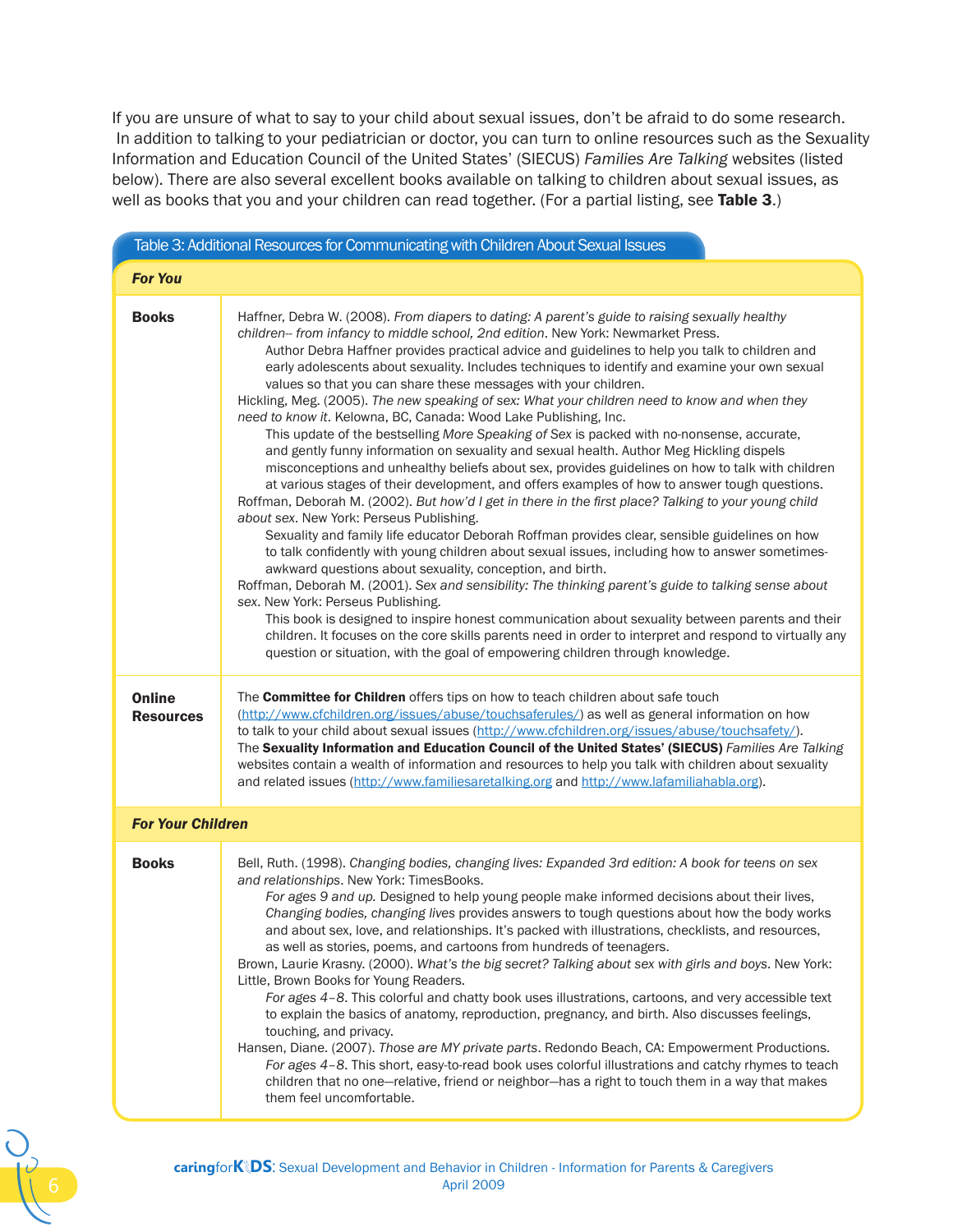#### *For Your Children (continued)*

Harris, Robie H. (2006) *It's NOT the stork: A book about girls, boys, babies, bodies, families and friends*. Somerville, MA: Candlewick Press. *For ages 4 and up*. This lively, engaging book uses two cartoon characters--a curious bird and a squeamish bee--to give voice to the many emotions and reactions children experience while learning about their bodies. The information provided is up-to-date, age-appropriate, and scientifically accurate, and is designed to help kids feel proud, knowledgeable, and comfortable about their bodies and how they were born. Harris, Robie H. (2004) *It's perfectly normal: Changing bodies, growing up, sex, and sexual health*. Somerville, MA: Candlewick Press. *For ages 10 and up*. Providing accurate, unbiased answers to nearly every imaginable question, from conception and puberty to birth control and AIDS, *It's perfectly normal* provides young people with the information they need to make responsible decisions and to stay healthy. Harris, Robie H. (2004) *It's so amazing!: A book about eggs, sperm, birth, babies, and families*. Somerville, MA: Candlewick Press. *For ages 4 and up*. *It's so amazing!* provides answers to children's questions about reproduction, sex, and sexuality. The comic-book style artwork and clear, lively text reflects an elementaryschool child's interest in science and how things work. Throughout the book, a curious bird and a squeamish bee help tell the story of how a baby is made--from the moment an egg and sperm join, through pregnancy, to birth. *It's so amazing!* also addresses and provides reassuring, ageappropriate information on love, sex, gender, families, heterosexuality, homosexuality, sexual abuse, and HIV and AIDS, while giving children a healthy understanding of their bodies. Madaras, Lynda. (2007). *The "What's happening to my body?" book for girls, revised 3rd edition*. New York: Newmarket Press. Madaras, Lynda. (2007). *The "What's happening to my body?" book for boys, revised 3rd edition*. New York: Newmarket Press. *For ages 10 and up*. These books—part of the acclaimed *"What's Happening To My Body?"* book series by the same author—provide sensitive straight talk on children's changing bodies, diet and exercise, romantic and sexual feelings, and puberty in the opposite sex. They also include information on sensitive topics such as eating disorders, sexually transmitted diseases, steroid use, and birth control. Mayle, Peter. (2000). *"What's happening to me?" An illustrated guide to puberty*. New York: Kensington Publishing. *For ages 9–12.* For more than 20 years, *"What's happening to me?"* has been helping young people—and their parents—navigate the "time in between" childhood and adolescence. Mayle, Peter. (2000). *Where did I come from? The facts of life without any nonsense and with illustrations*. New York: Kensington Publishing. *For ages 4–8.* Dedicated to "red-faced parents everywhere," *Where did I come from?* covers the basic facts of sexuality from physiology to love-making, orgasm, conception, growth inside the womb, and childbirth. The illustrations are clear and realistic, and the text does an excellent job of explaining things in an age-appropriate way. Schaefer, Valorie. (1998) *The care & keeping of you: The body book for girls*. Middleton, WI: Pleasant Company Publications. *For ages 7-12*. This "head -to- toe" guide addresses the variety of changes that occur with puberty, and answers many of the questions girls have, from hair care to healthy eating, bad breath to bras,

Parents play a pivotal role in helping their children develop healthy attitudes and behaviors towards sexuality. Although talking with your children about sex may feel outside your comfort zone, there are many resources available to help you begin and continue the conversation about sexuality. Providing close supervision, and providing clear, positive messages about modesty, boundaries and privacy are crucial as children move through the stages of childhood. By talking openly with your children about relationships, intimacy, and sexuality, you can foster their healthy growth and development.

periods to pimples, and everything in between.



The National Child Traumatic Stress Network www.NCTSN.org